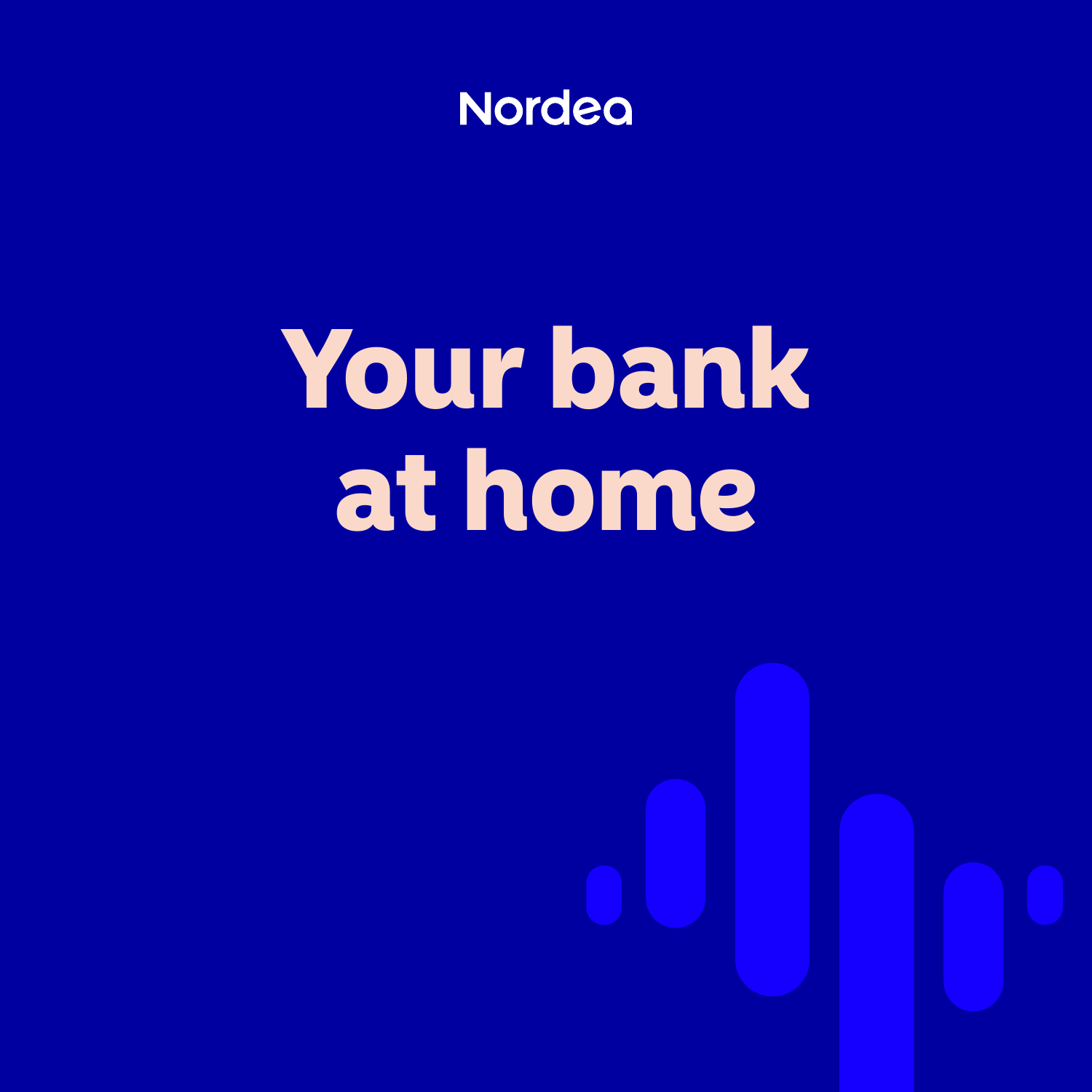You can do your everyday banking from the comfort of your home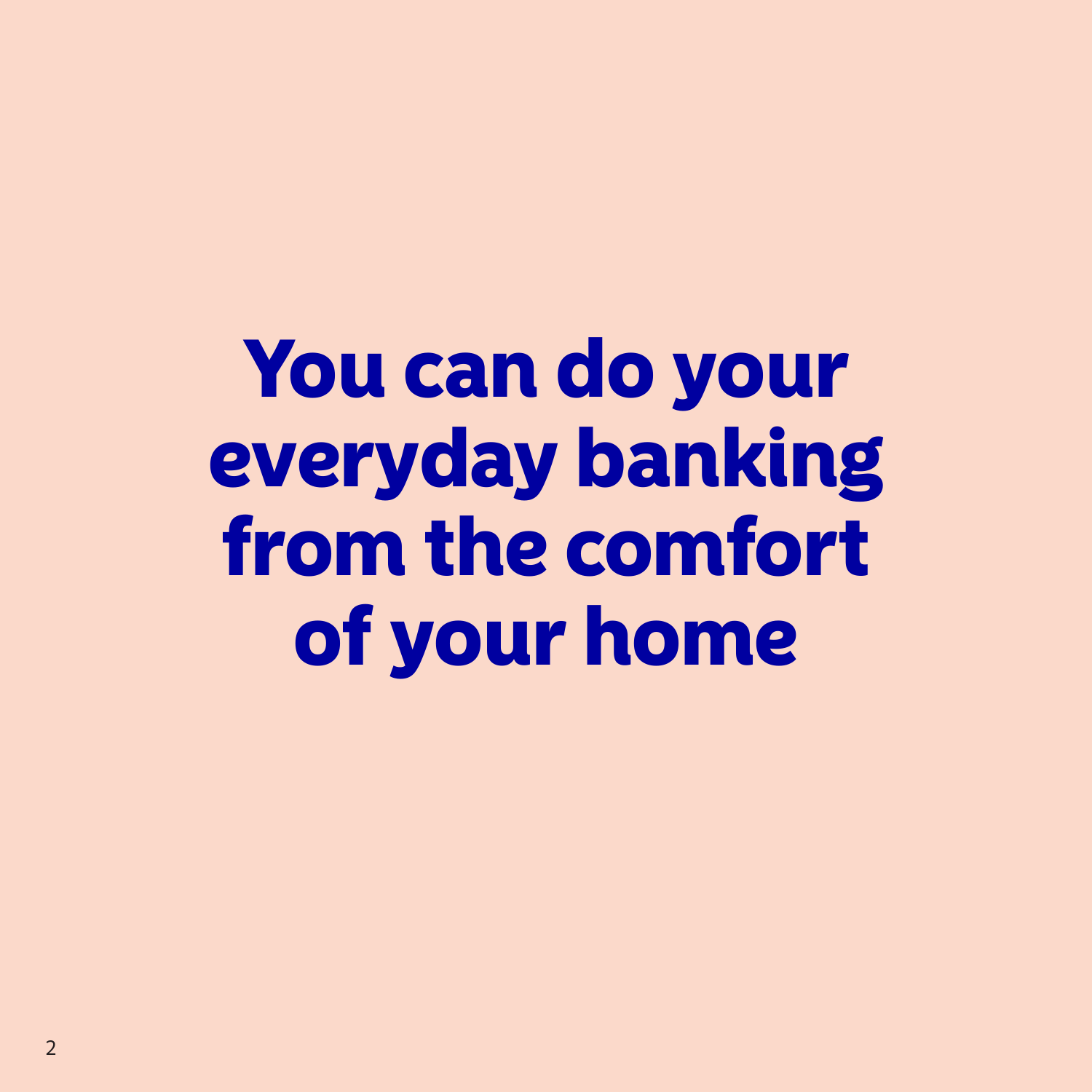- You can now do your banking at your own pace from the comfort of your home without having to go to the bank, like before.
- You always start by identifying yourself when banking from home. Identifying yourself means the same as presenting ID at a bank branch.
- To identify yourself, BankID is used. BankID is safe when used securely. Always read through what you are signing before entering your security code.

### Your bank at home





secure wherever it suits you



whenever it suits you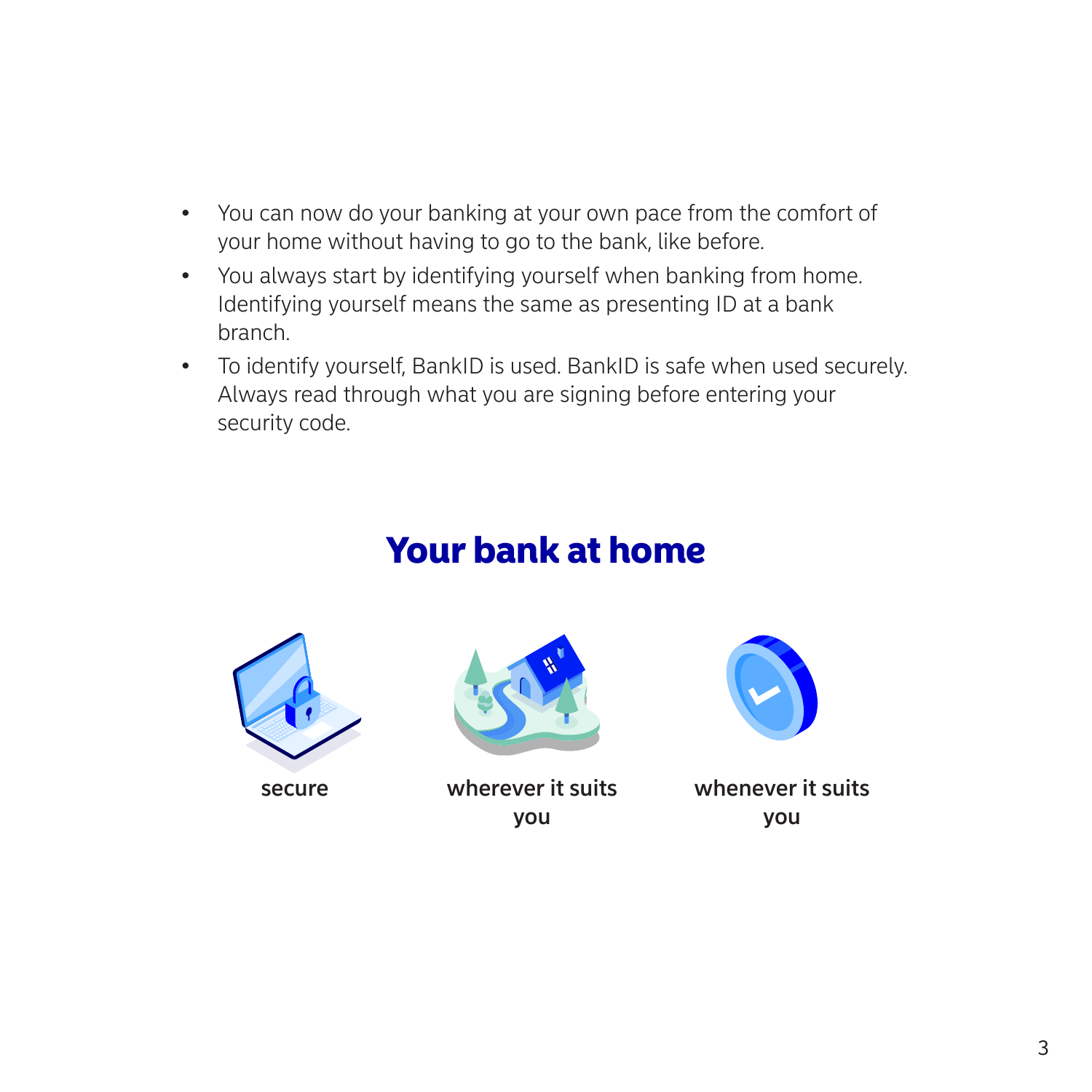# You can do it too!

To start with, banking from home can feel unfamiliar, but it gets easier after just a couple of times. If you have any questions you can always call Nordea Customer Service for assistance. You can also watch our guides and instruction films on our website **[Nordea.se/blimerdigital](https://www.nordea.se/privat/kundservice/anvand-digitala-banktjanster.html)**.

## Nordea Customer Service 0771 - 22 44 88

A local network or mobile call fee will be charged for the call. Nordea does not charge any extra fees for the call.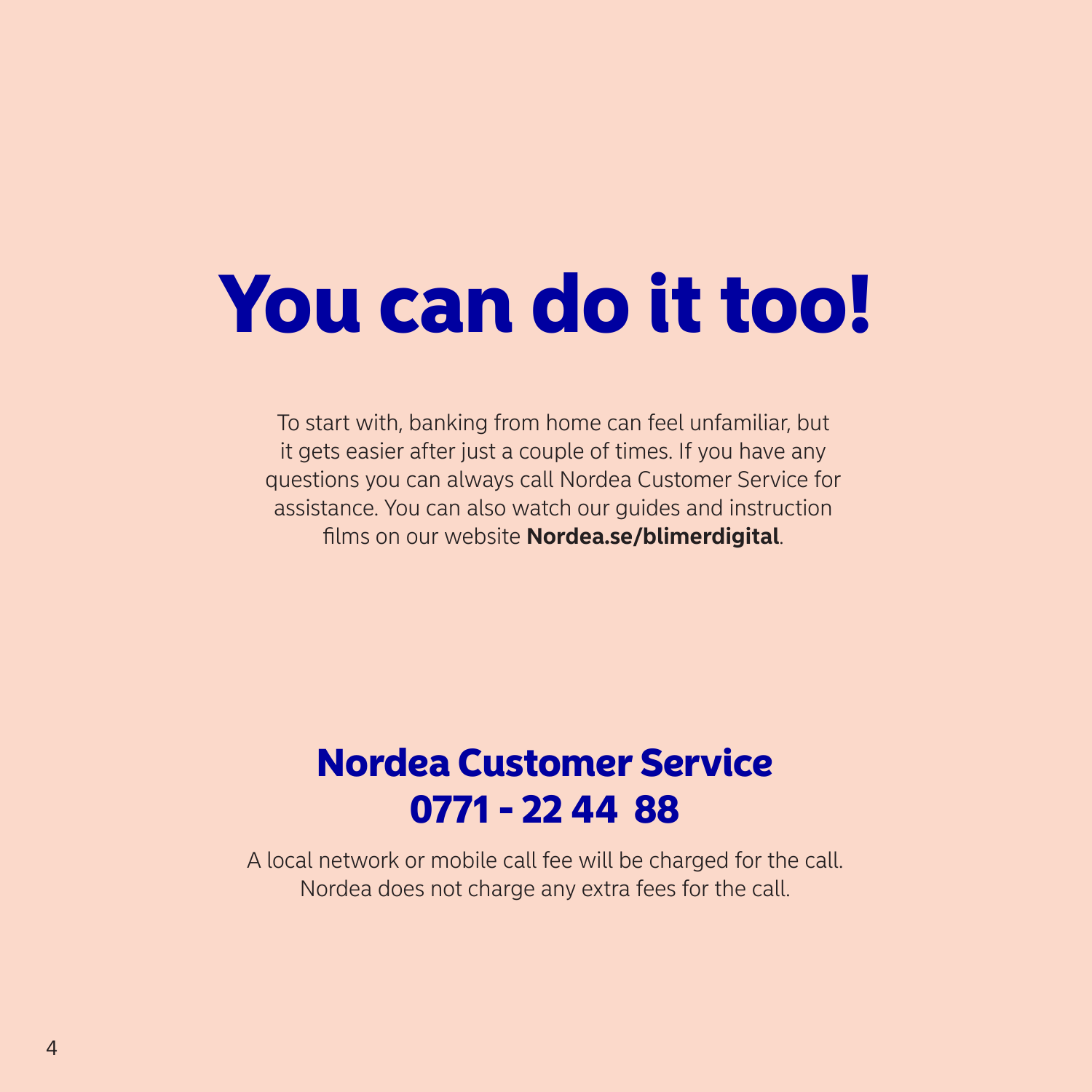

*"I usually say that BankID is the key to everything – not just the bank but also to a number of useful services. When you've learned to use BankID, many doors are opened, such as to the Swedish Social Insurance Agency, the Swedish Tax Agency and the Swedish Pensions Agency."*

> Lina, Nordea Jönköping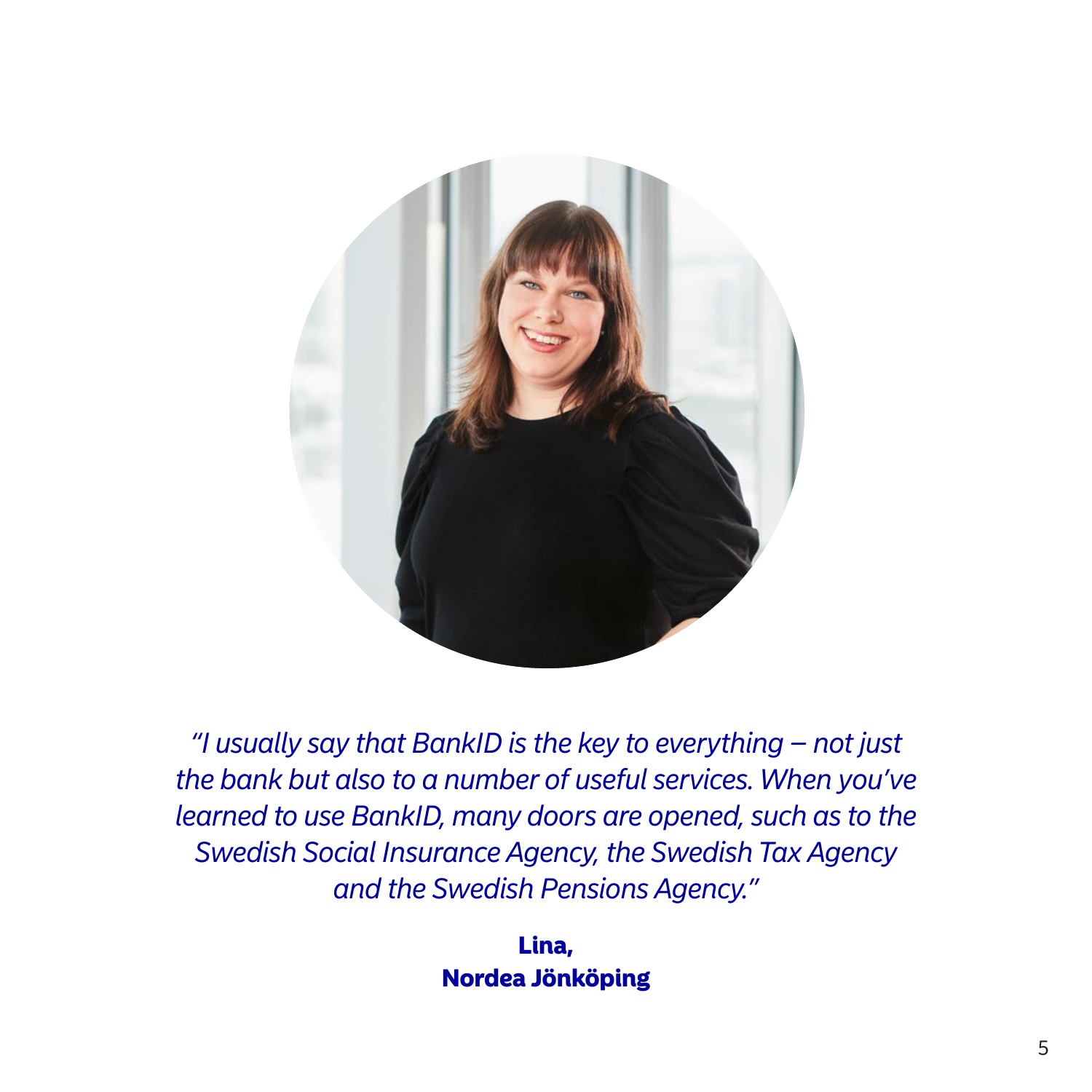**– check deposits made into your account such as salary or pension**





**– notify the bank if you lose a bank card**

## In this guide, we show the most common banking services

**– pay** 

You can easily do these yourself from home or wherever suits you best. **– check your account balance**





**– card withdrawals**



**– check card purchases**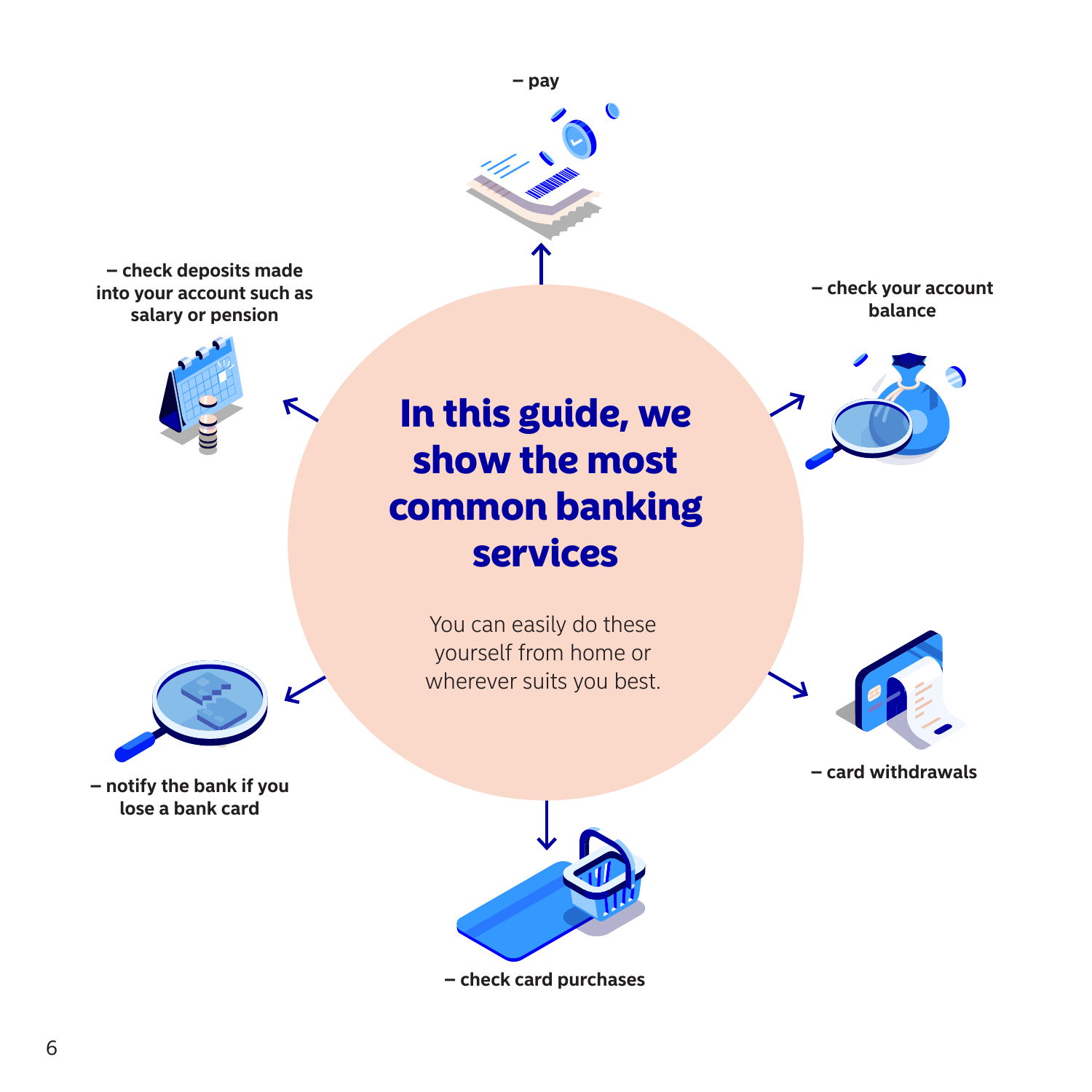# Choose your method



– On a tablet or smartphone in Nordea's **mobile bank**



– On a computer in Nordea's **online bank**



– By phone through Nordea's **Voice Response**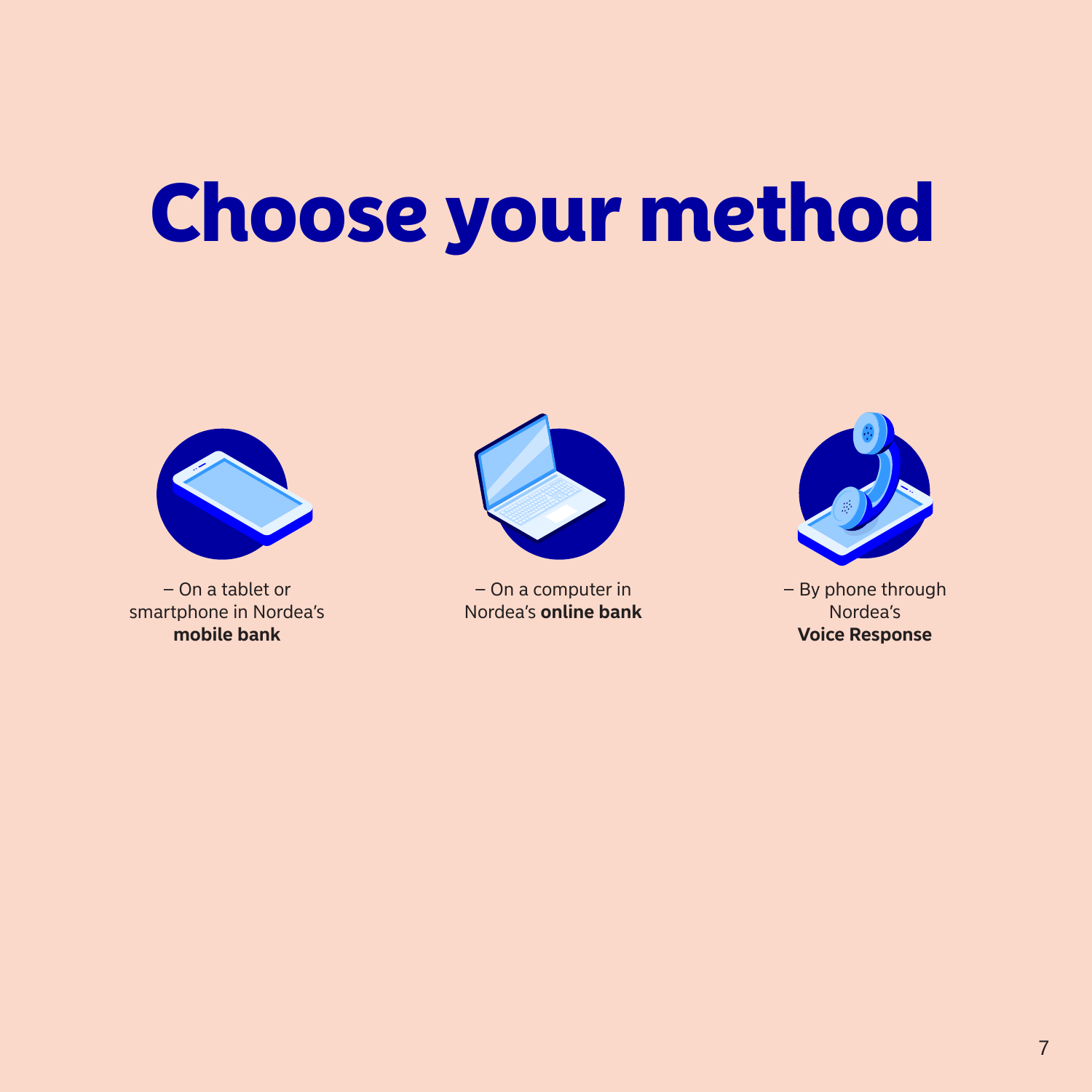### How to make a payment

# Nordea's mobilebank

- 1. Open Nordea's mobile bank on your tablet or smartphone by touching the Nordea Mobile icon.
- 2. Log in using **BankID**.
- 3. Enter your **BankID pin code** on the screen that opens.
- 4. You are now logged into Nordea's Mobile Bank.
- 5. Click on the **Payment** symbol in the top row.
- 6. From Account, choose an account from which you can make **Bankgiro/PlusGiro** payments.
- 7. Touch **Scan bill** at the top right.
- 8. The mobile bank opens the camera on your device. Point the camera at the Bankgiro/ Postgiro number.
- 9. Point the camera at the **OCR** number/reference number.
- 10. Point the camera at the amount.
- 11. Choose **due date** by touching the calendar in the lower area of the screen. Click on OK to approve.
- 12. Choose whether the bill should be paid once or multiple times by clicking on "Recurring". If you do not make any change, the bill will be paid once.
- 13. Click on **Continue** to approve the payment.
- 14. **Sign** the selected payment at the bottom.
- 15. **Confirm** the payment with your BankID.
- 16. The bill is now **paid**. You can log out from the mobile bank.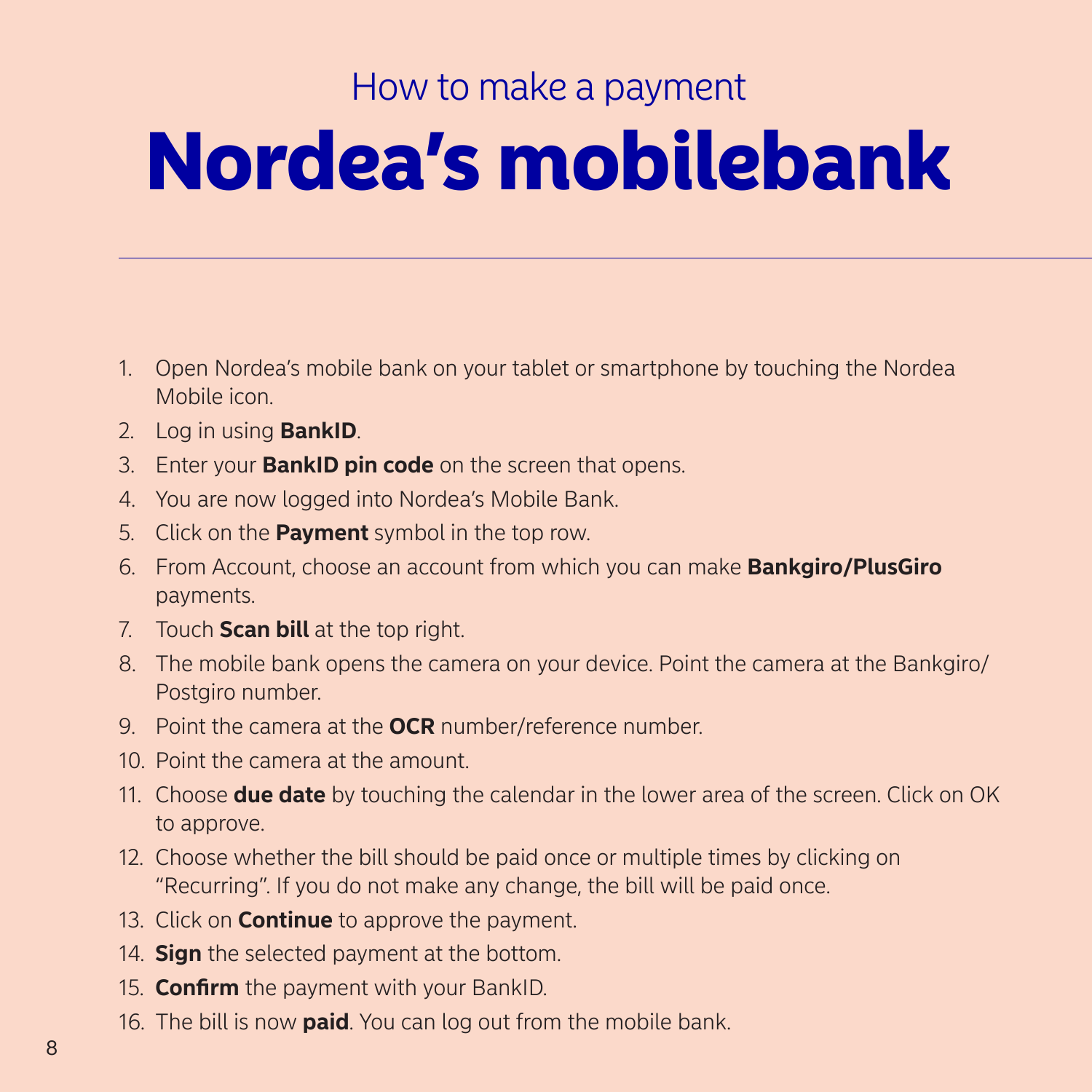#### **You will need:**

- A bill you wish to pay.
- Your tablet or smartphone on which you have downloaded Nordea's mobile bank.
- A downloaded and active BankID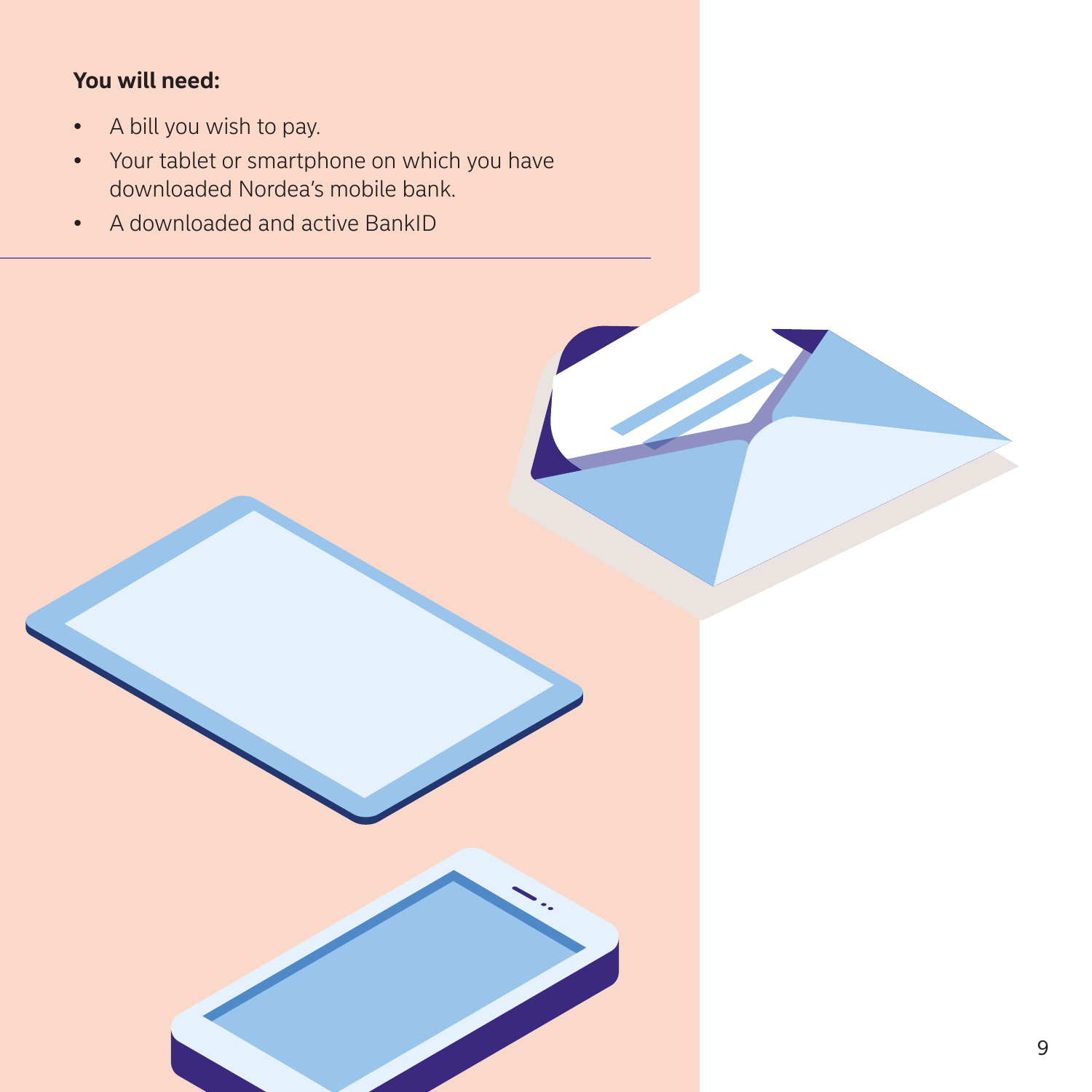# How to make a payment in Nordea's online bank

#### **You will need:**

- A bill you wish to pay.
- Your computer.
- A downloaded and active BankID.
- 1. Open the browser on the computer and go to the online bank at **[www.nordea.se](http://www.nordea.se)**
- 2. Click on **Log in,** in the right-hand corner.
- 3. Click on **Log into online bank**, under Log in as private customer.
- 4. Choose an **identification method**. Click on BankID. Follow the instructions on the screen.
- 5. When you have identified yourself, the online bank opens securely on your screen.
- 6. Choose **Payments** at the top of the page, then **Payments and Transfers**.
- 7. Enter the bill details in the online bank.
- 8. Click on sign and follow the instructions
- 9. The bill is now **paid**.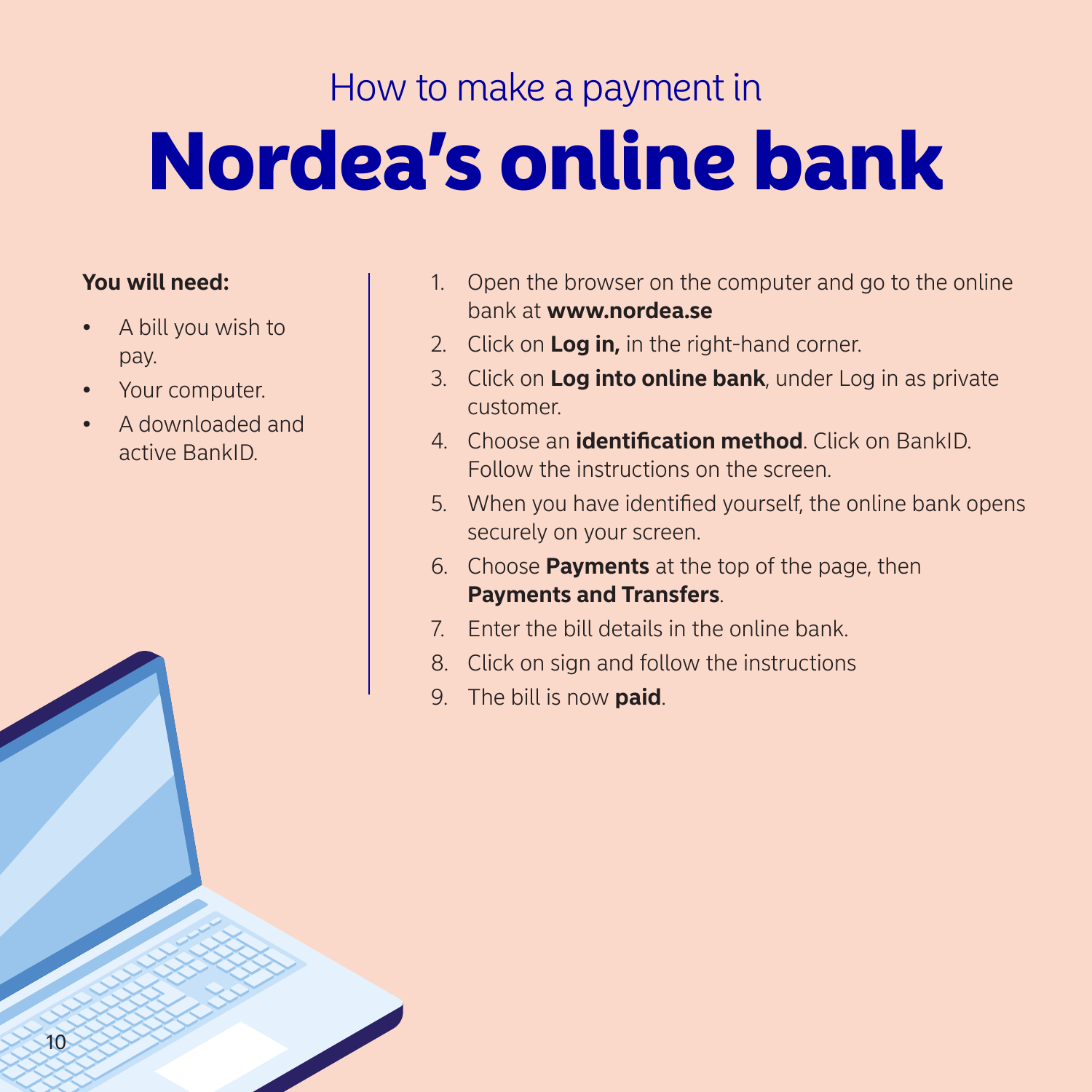

*"The most convenient way of paying bills in the mobile bank is by scanning the bill's barcode with your phone camera. It's also secure because you don't need to fill in the bill details yourself."*

> Lina, Nordea Jönköping

### Nordea Customer Service 0771-22 44

A local network or mobile call fee will be charged for the call. Nordea does not charge any extra fees for the call.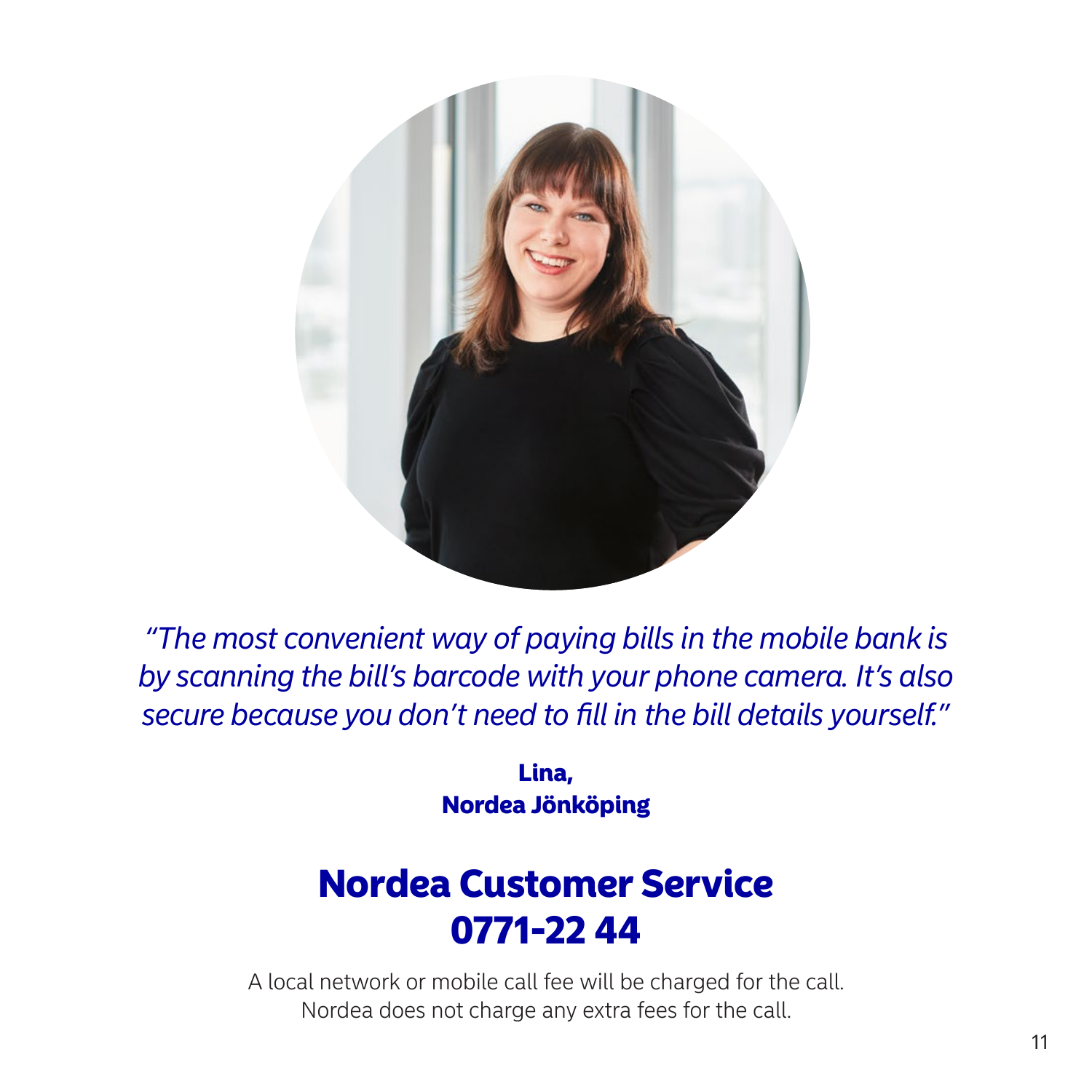# How to do your banking using Nordea's Voice response

In Nordea's Voice Response you can do a great deal of your banking business around the clock. You can carry out much of your banking business using the buttons on your phone. To the right is a list of quick command codes for different services.

#### **How to call Voice Response**

- 1. Call 0771-22 44 88. You will be welcomed to Nordea.
- 2. State your personal identity number. 10 digits.
- 3. Enter your PIN. If you wish to use BankID, say yes. Follow the instructions to identify yourself.
- 4. Explain what you need help with by giving a short description. Say Voice Response.
- 5. You will now be connected to the Voice Response service.

You can also use voice-controlled Voice Response. State the nature of your business, such as "balance", "transactions" or "transfer", and you will be connected.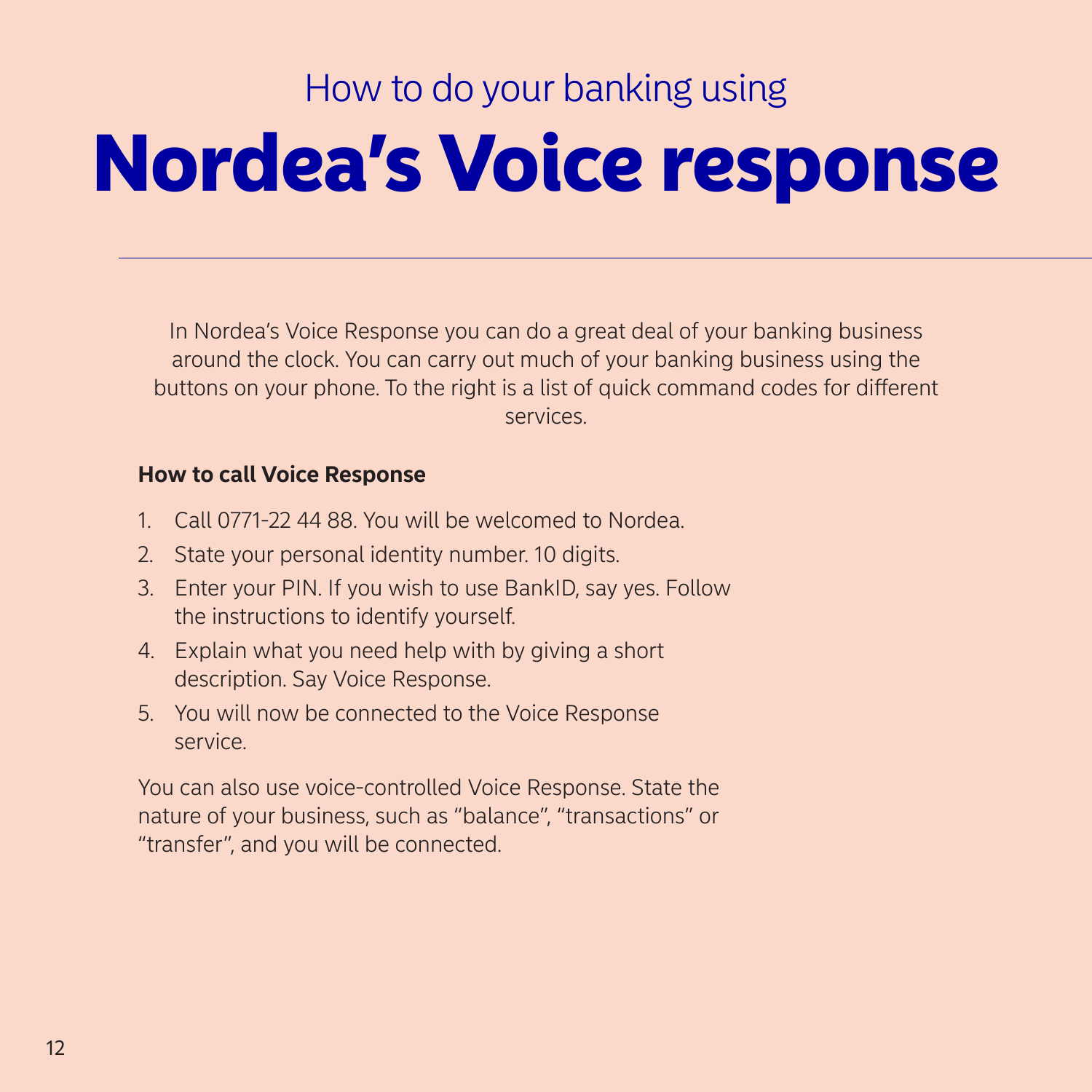#### **You will need:**

- Your mobile phone or push-button phone.
- A downloaded and active BankID.

#### **Voice response codes**

| <b>ACCOUNT INFORMATION</b>                   | <b>CODE</b> |
|----------------------------------------------|-------------|
| Balance                                      | 21#         |
| Latest transactions                          | 22#         |
| Balance and latest transactions              | 23#         |
| Value of fund account                        | 26#         |
| <b>IBAN and BIC information</b>              | 27#         |
| <b>TRANSFERS</b>                             | <b>CODE</b> |
| Transfer to a Nordea account of your<br>own  | 31#         |
| Transfer to someone else's Nordea<br>account | 32#         |
| Transfer to an account at another bank       | 33#         |
|                                              |             |
| <b>PAYMENTS</b>                              | <b>CODE</b> |
| Remove entered payment                       | 40#         |
| Payment to PlusGiro                          | 41#         |
| Payment to bankgiro                          | 42#         |
| Sign payment                                 | 43#         |
| Read out forthcoming payments                | 48#         |
| <b>OTHER SERVICES</b>                        | <b>CODE</b> |
| Choose/change PIN                            | 58#         |
| <b>PERSONAL SERVICE</b>                      | <b>CODE</b> |
| Personlig service                            | 91#         |

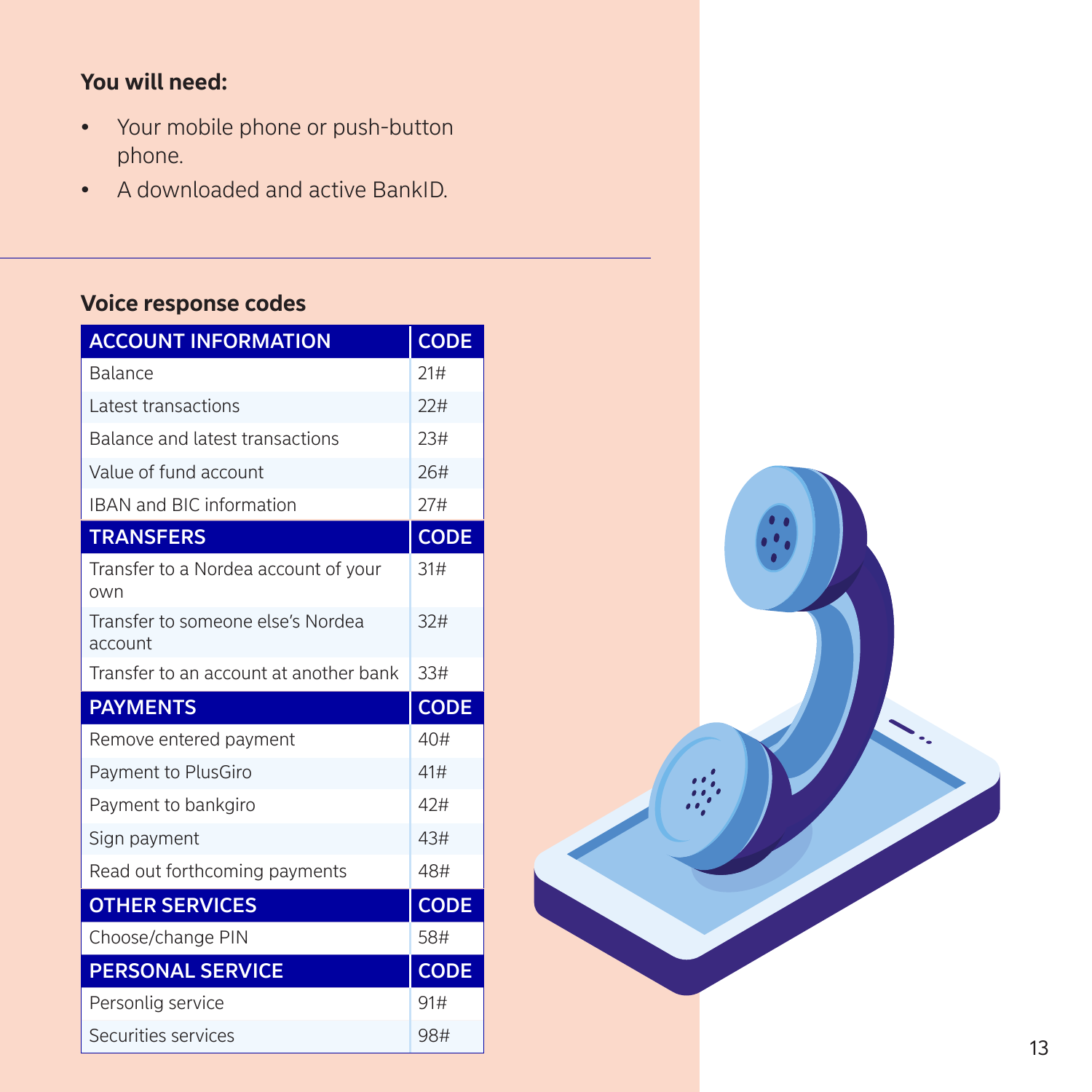## Now that you've tried this you can also...

## In Nordea's mobilebank





See balance Withdrawals

#### **You need:**

- Your tablet or smartphone with BankID





See cash See debits

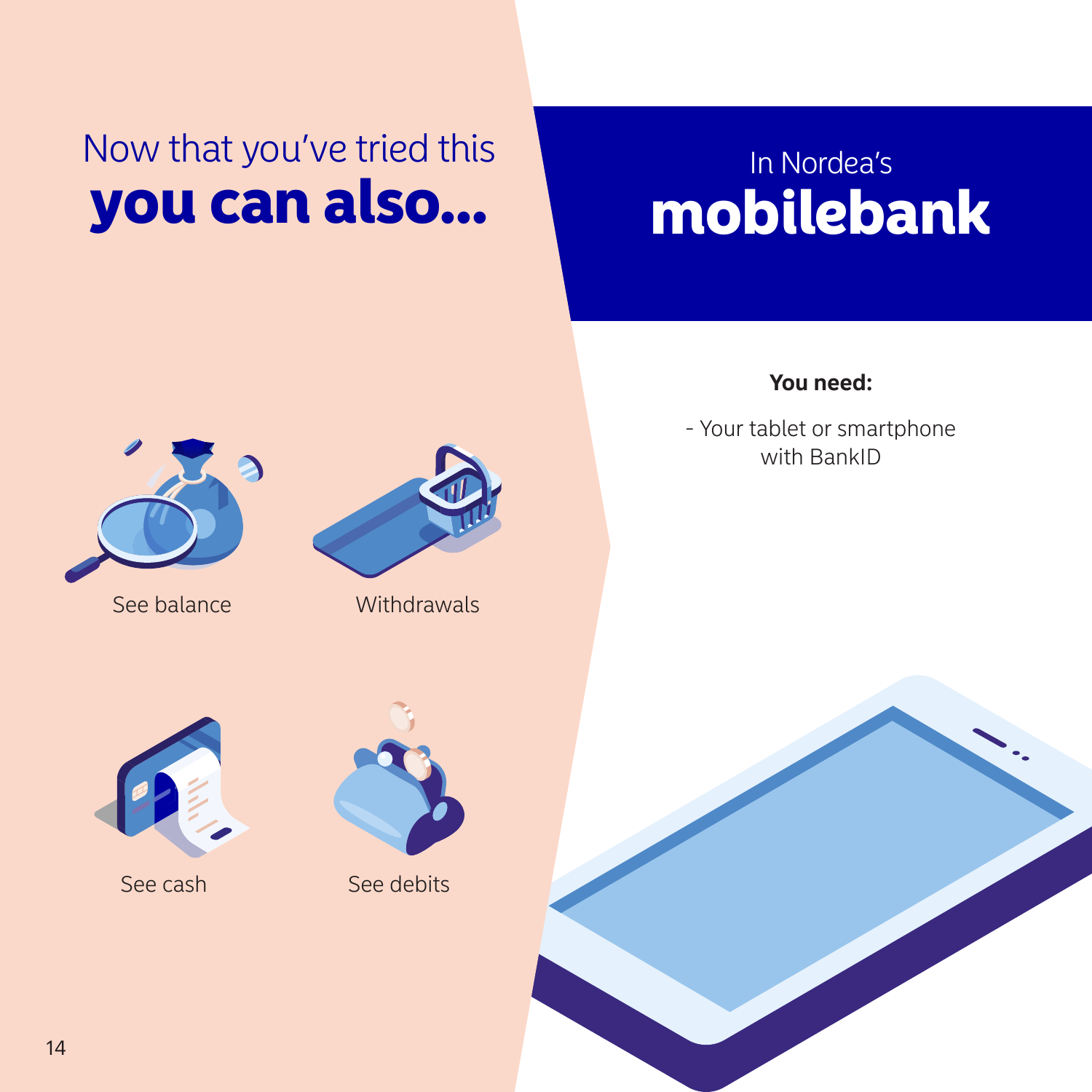#### **Log into the Mobile Bank:**

- 1. Open the mobile bank on your smartphone or tablet by touching the Nordea Mobile icon.
- 2. Touch BankID.
- 3. Enter your BankID security code on the screen that opens.
- 4. You are now logged into Nordea's Mobile Bank.

#### **See balance**

Account and balance are shown immediately when you have logged into the mobile bank. The balance shows how much money you have in your account.

#### **See debits**

When you touch the required account, you see:

- payments made from the account
- bills debited (drawn) from your account
- card purchases made with your bank card, marked in **black**

When you touch the row you can see more information about the debit, e.g. where the purchase was made or the payee of a bill.

#### **See cash withdrawals**

When you touch the required account, you see: Cash withdrawals made from the account marked with a minus sign (-) before the amount.

#### **See deposits**

When you touch the required account, you see:

- deposits made into your account, marked in **green**
- what the deposit concerns, e.g. Pension or Child benefit

You come back to the first page of the mobile bank by touching the arrow at the top left.

Remember to close the mobile bank when you have finished your banking business. Touch the Log out button under Shortcuts on the first page of the mobile bank.

You have securely **logged out** of the mobile bank.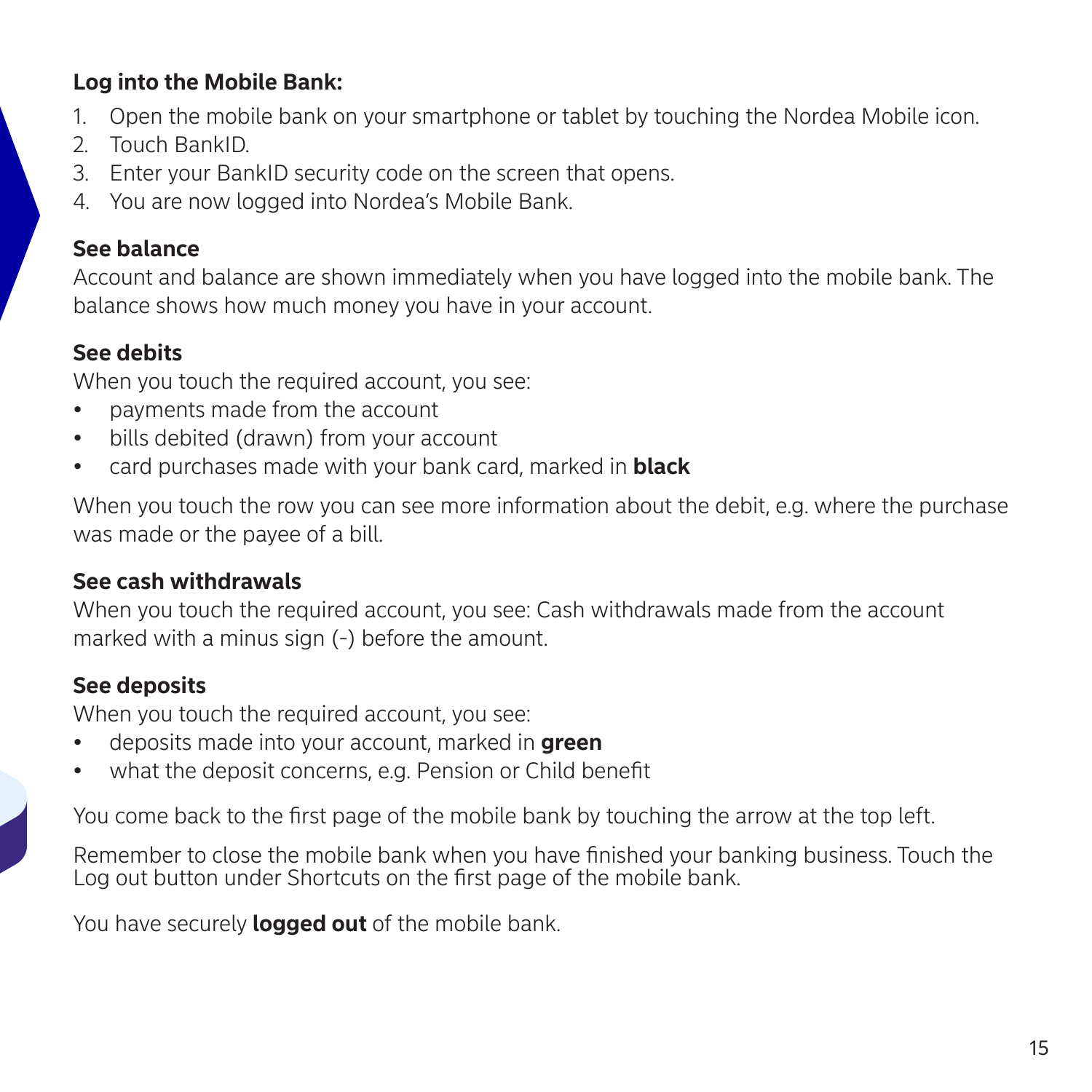# Now that you've tried this, you can also...

## In Nordeas online bank



See balance See debits

#### **You need:**

- Your computer

- An active BankID on your smartphone or tablet



See cash withdrawals



See deposits

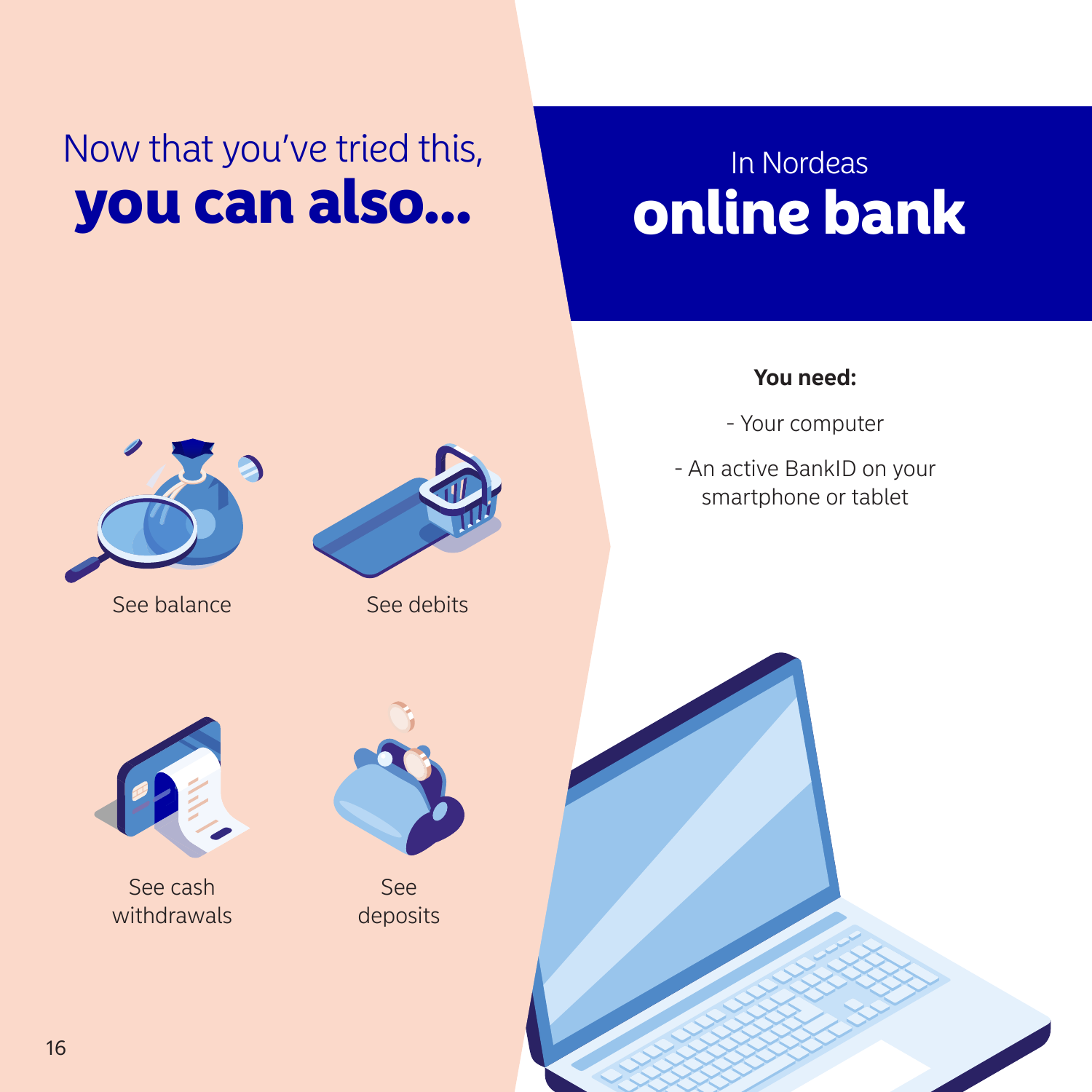#### **Log into the online bank:**

- 1. Open the browser on your computer and go to the online bank at **[www.nordea.se](http://www.nordea.se)**
- 2. Click on **Log in** in the right-hand corner.
- 3. Click on **Log into online bank**, under Log in as private customer.
- 4. Choose an **identification method**. Click on BankID. Follow the instructions on the screen.
- 5. When you have identified yourself, the online bank opens securely on your screen.

#### **See balance**

Account and balance are shown immediately when you have logged into the mobile bank. The balance shows how much money you have in your account.

#### **See debits**

When you click on the required account, you see:

- payments made from the account, marked in **black** with a minus sign (-) before the amount.
- bills debited (drawn) from your account.
- card purchases made with your bank card. The name of the purchasing outlet is marked in **blue**.

When you click on the row you can see more information about the debit, e.g. where the purchase was made or the payee of a bill.

#### **See cash withdrawals**

By clicking on the required account you can see cash withdrawals made from the account marked with a minus sign (-) before the amount.

#### **See deposits**

By clicking on the required account you can see what the deposit concerns, e.g. Pension or Child benefit.

You come back to the first page of the online bank by clicking on Nordea in the left corner. Remember to log out of the online bank when you've finished your banking business. Click on your name at the top right and select **Log out**.

You have now securely logged out of the online bank.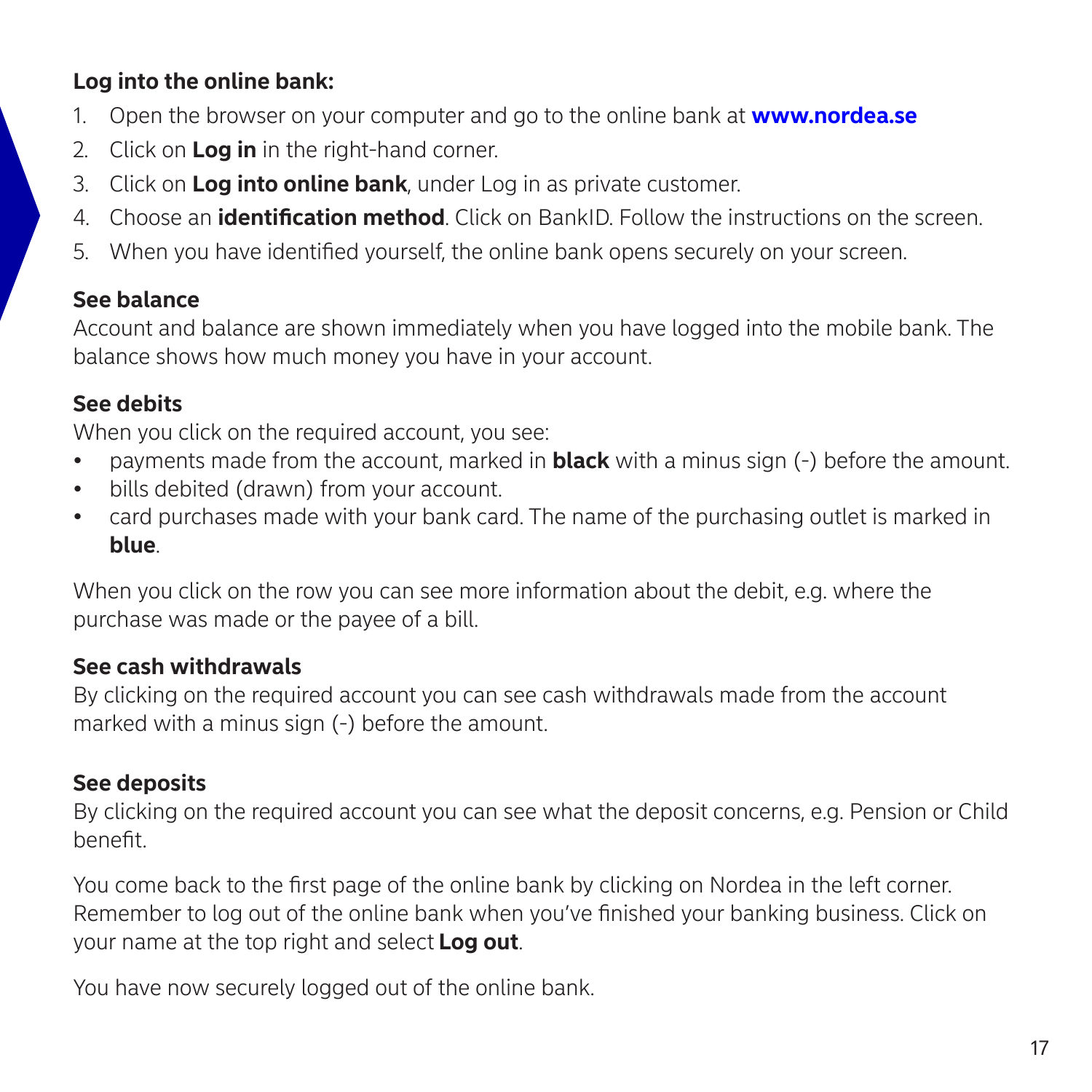# How to call Nordea's customer service

Whatever your banking business, you can call Nordea Customer Service on **tel**. 0771–224488 A call might sound like this:

Welcome to Nordea. 1.

- State or enter your personal identity number. 10 digits. 2.
- Enter your PIN. If you wish to use BankID, say yes. Follow the instructions to identify yourself. 3.
- Explain what you need help with by giving a short description. E.g. transfer. 4.
- You will be put through to an advisor. 5.



**Did you know that you can call Customer Service through the Mobile Bank? When you call from the app, you have already been identified and will therefore get through faster. In the Mobile Bank choose Contact > Phone**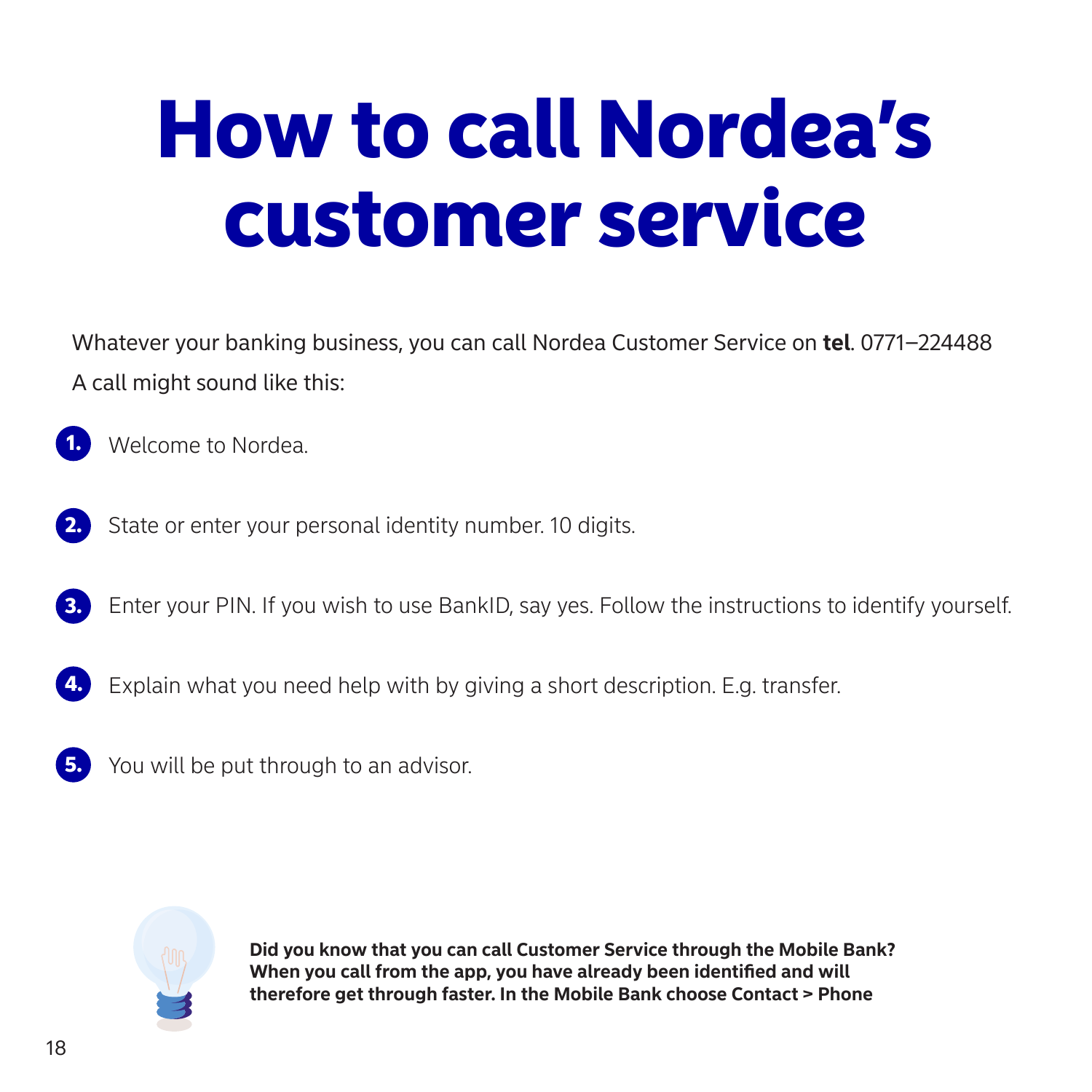

#### **Remember:**

BankID is your key to the bank – don't use it at someone else's request.

If you've been the victim of fraud (or suspect that you have), or lost your card or phone with BankID, call Nordea Customer Service on 0771-224488 or our Blocking Hotline. Our Blocking Hotline (08-4025710) is open 24/7.

You will be assisted with blocking your card and/or BankID and can ask for advice.